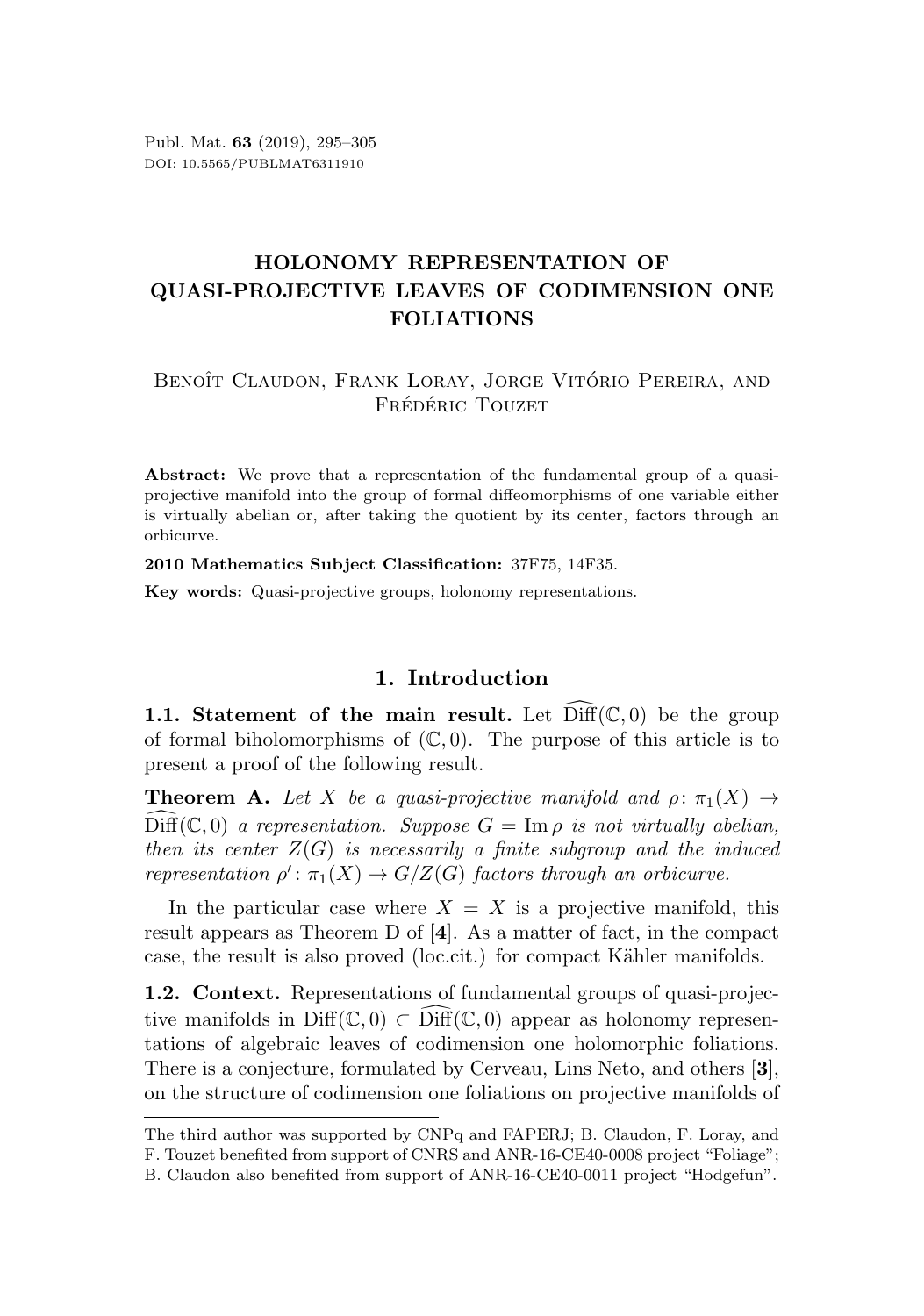dimension at least three which predicts that they admit a singular transversely projective structure (see [[9](#page-10-0)] for a precise definition) or contain a subfoliation of codimension two by algebraic leaves. Theorem [A](#page-0-0) is in accordance with this conjecture, and is potentially useful to investigate it.

1.3. Strategy of proof. We split the proof of Theorem [A](#page-0-0) into two different parts. The first part deals with representations having infinite linear part. The strategy is the same as the one carried out in [[4](#page-9-0)]. The second part considers representations with finite linear part. In this second part, we either reduce to the compact case after a finite ramified covering, or we exploit the structure of the representation at a neighborhood of infinity in order to construct the fibration using a result from [[12](#page-10-1)], see also [[11](#page-10-2)], similarly to what has been done in [[9](#page-10-0), Theorem A] to describe representations of fundamental groups of quasi-projective manifolds in  $SL(2,\mathbb{C})$  which are not quasi-unipotent at infinity.

### 2. Representations with infinite linear part

**2.1.** Monodromy of group extensions. If a group  $G$  is the extension of a group  $H$  by a group  $N$ , i.e. if  $G$  fits into the short exact sequence of groups

$$
(2.1) \t 1 \to N \to G \to H \to 1,
$$

we have a natural group morphism from  $H$  to the automorphisms of the abelianization of N

<span id="page-1-0"></span>
$$
H \longrightarrow \text{Aut}\left(\frac{N}{[N,N]}\right)
$$

$$
h \longmapsto \{[n] \mapsto \hat{h}[n]\hat{h}^{-1}\},\
$$

where h is any element in G mapping to h. The image  $\Gamma$  of H into  $Aut(N/[N, N])$  will be called the monodromy of the group of extension [\(2.1\)](#page-1-0).

<span id="page-1-1"></span>**Lemma 2.1.** Let  $\Gamma$  and  $\Gamma'$  be the respective monodromies of the two group extensions  $1 \to N \to G \to H \to 1$  and  $1 \to N' \to G' \to H' \to$ 1. If there exist surjective morphisms  $\alpha: N \to N', \beta: G \to G'$ , and  $\gamma: N \to N'$  fitting into the commutative diagram



then we have a natural surjective morphism from  $\Gamma$  to  $\Gamma'$ .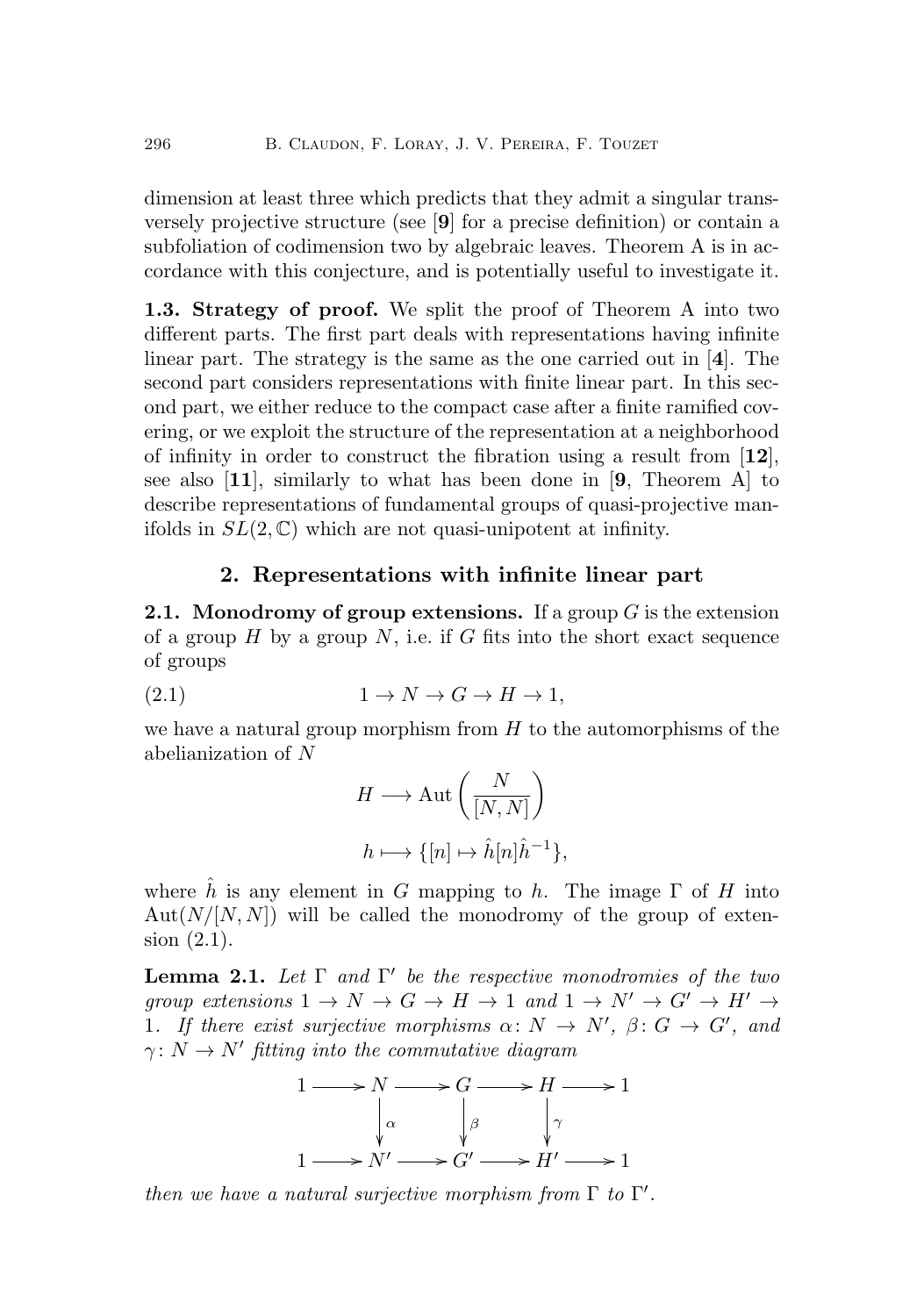Proof: Let  $\rho: H \to \Gamma \subset \text{Aut}(N/[N, N])$  and  $\rho': H' \to \Gamma' \subset \text{Aut}(N'/[N', N'])$ be the monodromy representations of two exact sequences. In order to produce a surjective morphism from  $\Gamma$  to  $\Gamma'$  it suffices to show that any element  $h \in \text{ker } \rho$  is mapped to the identity by the composition  $\rho' \circ \gamma \colon H \to \text{Aut}(N'/[N',N'])$ .

Let  $h \in \text{ker } \rho$  be an arbitrary element and consider a lift h to G. By assumption

$$
[n] = \hat{h}[n]\hat{h}^{-1}
$$

for any  $[n] \in N/[N, N]$ . Applying  $\beta$  to this identity we deduce that  $\beta(\hat{h})$ acts trivially on the image of morphism  $[\alpha]: N/[N, N] \rightarrow N'/[N', N']$ induced by  $\alpha$ . Since the abelianization functor is right exact we deduce that  $(\rho' \circ \gamma)(h) = id$  as wanted.  $\Box$ 

Consider now the Zariski closure of  $\Gamma$  inside of the linear<sup>[1](#page-2-0)</sup> algebraic group  ${\rm Aut}_{\mathbb{C}}(N/[N, N] \otimes \mathbb{C})$  and call it  $\Gamma_{\mathbb{C}}$ . The naturalness of the surjective morphism  $\Gamma \to \Gamma'$  gives the following consequence.

<span id="page-2-2"></span>Corollary 2.2. Under the assumptions of Lemma [2.1,](#page-1-1) we have a natural surjective morphism of linear algebraic groups  $\Gamma_{\mathbb{C}} \to \Gamma'_{\mathbb{C}}$ .

2.2. Semi-simplicity. The result below is a particular case of a more general result by Deligne, see [[6](#page-9-2), Corollary 4.2.9].

<span id="page-2-1"></span>**Theorem 2.3.** Let X and B be quasi-projective manifolds. Assume B endowed with a base point  $b \in B$ . Let  $f: X \rightarrow B$  be a morphism such that  $R^n f_* \mathbb{Q}$  is a local system over B for every non negative integer n. Let G be the Zariski closure of the image of  $\pi_1(B, b)$  in  $\text{Aut}_{\mathbb{C}}((R^n f_* \mathbb{C})_b)$ , and let  $G^0$  be the connected component of the identity of  $G$ . Then:

- (1) If f is proper, then  $G^0$  is semi-simple.
- (2) In general, the radical of  $G^0$  is unipotent.

Recall that the radical of a linear algebraic group is the largest connected solvable normal subgroup. In particular, a Lie group is semisimple if, and only if, its radical is trivial.

**2.3. Lifting factorizations.** Let  $\rho: \pi_1(X, x) \to \widehat{\text{Diff}}(\mathbb{C}, 0)$  be a representation. For  $k \in \mathbb{N}$ , let us denote by  $\rho_k: \pi_1(X, x) \to J^k\widehat{\text{Diff}}(\mathbb{C}, 0)$  the composition of  $\rho$  with the natural projection/truncation  $\text{Diff}(\mathbb{C},0) \to$  $J^k\widehat{\text{Diff}}(\mathbb C,0)$  onto the group of k-jets of diffeomorphisms.

<span id="page-2-0"></span><sup>&</sup>lt;sup>1</sup>Here we implicitly assume that  $N$  is finitely generated.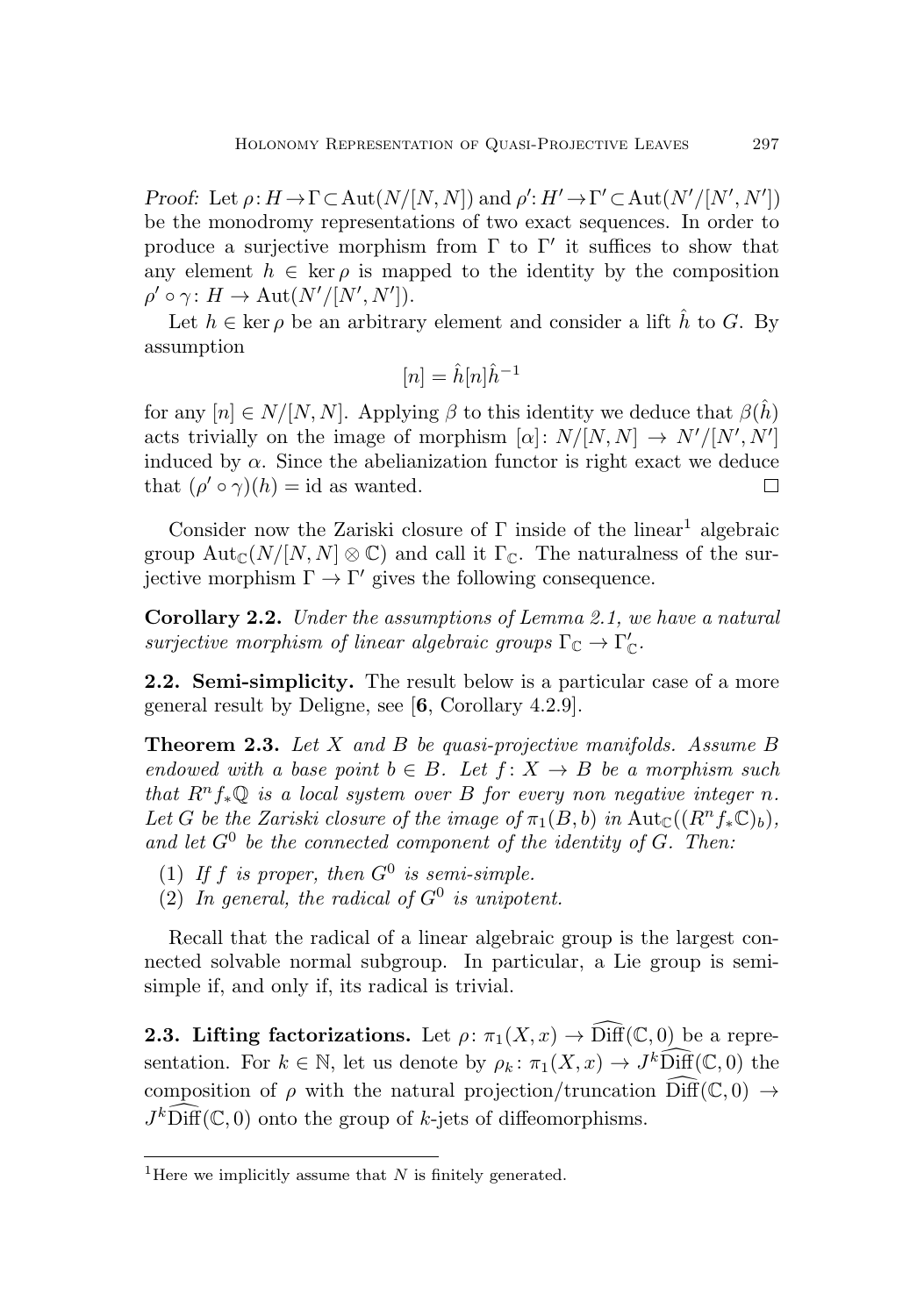<span id="page-3-0"></span>**Proposition 2.4.** Let X be a quasi-projective manifold and let  $\rho$ :  $\pi_1(X, x) \to \widehat{\text{Diff}}(\mathbb{C}, 0)$  be a non-abelian representation. If  $\rho_1 : \pi_1(X, x) \to$  $\mathbb{C}^*$  (=  $J^1$  Diff( $\mathbb{C}, 0$ )) has infinite image and factors through a (non necessarily proper) morphism  $f: X \to C$  with connected fibers, then  $\rho$  also factors through f.

Proof: Up to shrinking  $X$  with respect to the Zariski topology, we can assume that  $f: X \to C$  is a topological fiber space over a non-proper algebraic curve C. In order to prove that  $\rho$  factors through  $f: X \to C$ , it suffices to prove that  $\rho_k$  has the same property for an arbitrary natural number k.

Let k be smallest integer for which the factorization of  $\rho_k$  through f does not hold and, aiming at a contradiction, let us consider the following commutative diagram.



The top row is nothing but the homotopy sequence for fibrations: as we are assuming that C is non-proper we have that  $\pi_2(C) = 0$ . On the bottom row, we have used the isomorphism between the kernel  $J^k$ Diff $(\mathbb{C}, 0)_{k-1}$  of the canonical projection  $J^k$ Diff $(\mathbb{C}, 0) \to J^{k-1}$ Diff $(\mathbb{C}, 0)$ and  $(\mathbb{C}, +)$ .

Let  $\Gamma \subset \text{Aut}(H_1(F,\mathbb{Z}))$  be the monodromy group of the top row, and  $\Gamma'$  be the monodromy group of the middle row. According to Theo-rem [2.3,](#page-2-1) the Zariski closure G of Γ in Aut $(H_1(F, \mathbb{C}))$  has quasi-unipotent radical. In particular, G has no (algebraic) surjection to  $\mathbb{C}^*$ . On the other hand since we are assuming that  $\rho_1(\pi_1(X)) \subset \mathbb{C}^*$  is infinite, we have that  $\Gamma'$  is isomorphic to a Zariski dense subgroup of  $\mathbb{C}^*$ . These two facts contradict Corollary [2.2,](#page-2-2) showing that there is no such smallest  $k$ . We conclude that the representation  $\rho$  factors through f.  $\Box$ 

2.4. Synthesis. Theorem [A](#page-0-0) for representations with infinite linear part follows from the result below.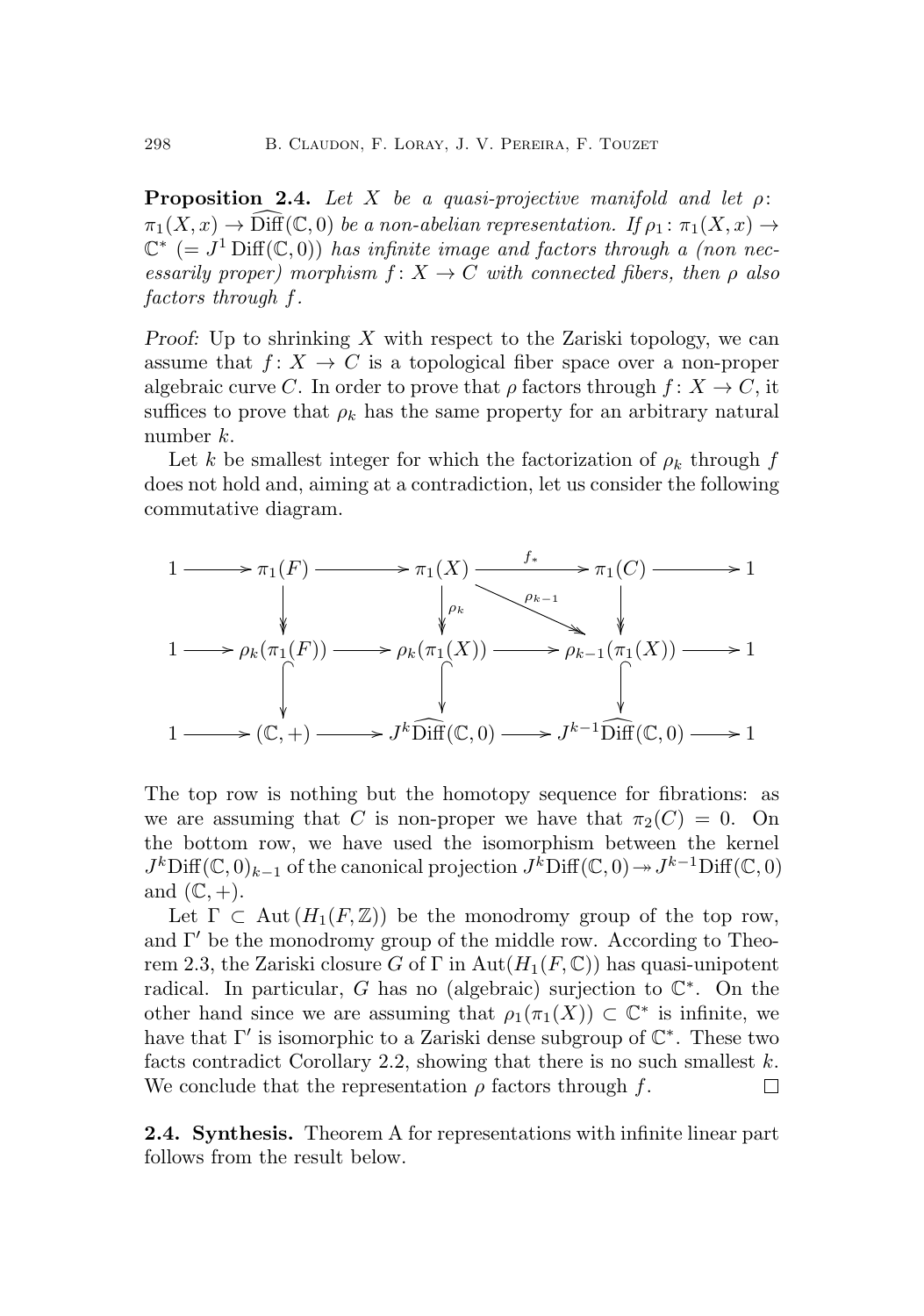<span id="page-4-0"></span>**Theorem 2.5.** Let X be a quasi-projective manifold and  $\rho: \pi_1(X) \to$  $\text{Diff}(\mathbb{C},0)$  a representation. Suppose that the image of  $\rho_1$  is infinite. If  $\rho$ is not abelian then there exists a finite étale Galois covering  $\pi: Y \to X$ , a morphism  $f: Y \to C$ , and a representation  $\psi \colon \pi_1^{orb}(C) \to \widehat{\text{Diff}}(\mathbb{C},0)$ such that the diagram

$$
\pi_1(Y) \xrightarrow{f_*} \pi_1^{orb}(C)
$$
\n
$$
\pi_* \downarrow \qquad \qquad \downarrow \psi
$$
\n
$$
\pi_1(X) \xrightarrow{\rho} \widehat{\text{Diff}}(\mathbb{C}, 0)
$$

commutes.

Proof: After replacing X by a suitable étale Galois covering  $Y$ , we can assume that the linear part of  $\rho$  has torsion free image. We still denote by  $\rho$  the induced representation of  $\pi_1(Y)$  in Diff( $\mathbb{C}, 0$ ). Let  $\gamma_0 \in \pi_1(Y)$ such that  $\lambda_{\gamma_0}$  has infinite order (here  $\lambda_{\gamma_0}$  denotes the linear part of  $\rho(\gamma_0)$ ). Then, after performing a suitable conjugation in Diff(C, 0), one can assume that  $\rho(\gamma_0) = \lambda_0 z$  [[4](#page-9-0), Theorem 5.1 and references therein]. Let  $m \geq 2$  be the first positive number such that  $\rho_m : \pi_1(X) \to J^m \widehat{\text{Diff}}(\mathbb{C},0)$ has non abelian image. It is equivalent to say that, for every  $\gamma \in \pi_1(X)$ ,  $\rho_m(\gamma)(z) = \lambda_\gamma z + a_\gamma z^m$  with  $\gamma \to a_\gamma$  a non identically zero map. Indeed, the fact that  $\rho_{m-1}(\gamma)(\lambda_{\gamma_0}z) = \lambda_{\gamma_0} \rho_{m-1}(\gamma)(z)$  for any  $\gamma \in \pi_1(X)$  can be rewritten in the following way:  $\rho_{m-1}(\gamma)(z) = \lambda_{\gamma}z$ . Since  $\rho_m(\pi_1(X))$ is not abelian, we infer that  $\rho_m(\gamma)$  has the form above with  $a_\gamma$  not identically zero.

In particular,  $\rho_1^{\otimes 1-m}$ , the  $(1-m)$ -th power of the linear part of  $\rho$ possesses a nontrivial affine extension, namely

$$
\gamma \mapsto (a_{\gamma}\lambda_{\gamma}^{-m}, \lambda_{\gamma}^{1-m}) \in \mathbb{C} \rtimes \mathbb{C}^* = \text{Aff}(\mathbb{C}),
$$

i.e.  $H^1(X, \rho_1^{\otimes 1-m}) \neq 0$  $H^1(X, \rho_1^{\otimes 1-m}) \neq 0$  $H^1(X, \rho_1^{\otimes 1-m}) \neq 0$ . It follows from a result by Arapura [1] later refined in  $[2,$  $[2,$  $[2,$  Theorem 1 (see also  $[5,$  $[5,$  $[5,$  Theorem 3.1) that there exists a surjective morphism f from X to an orbicurve C such that  $\rho_1^{\otimes 1-m}$ factors through  $f_* \colon \pi_1(Y) \to \pi_1^{\text{orb}}(C)$ . Since we are assuming that  $\rho_1$ has torsion free image, we deduce that the linear part of  $\rho$  also factors through  $f_*$ . Since  $\rho_1$  is infinite, Proposition [2.4](#page-3-0) concludes the proof.  $\Box$ 

#### 3. Representations with trivial linear part

3.1. Subgroups of Diff( $\mathbb{C}, 0$ ) tangent to the identity. For  $k \in \mathbb{N}$ , we will denote by  $\text{Diff}(\mathbb{C}, 0)_k$  the subgroup of  $\text{Diff}(\mathbb{C}, 0)$  composed of the formal biholomorphisms which are tangent to the identity up to order  $k$ .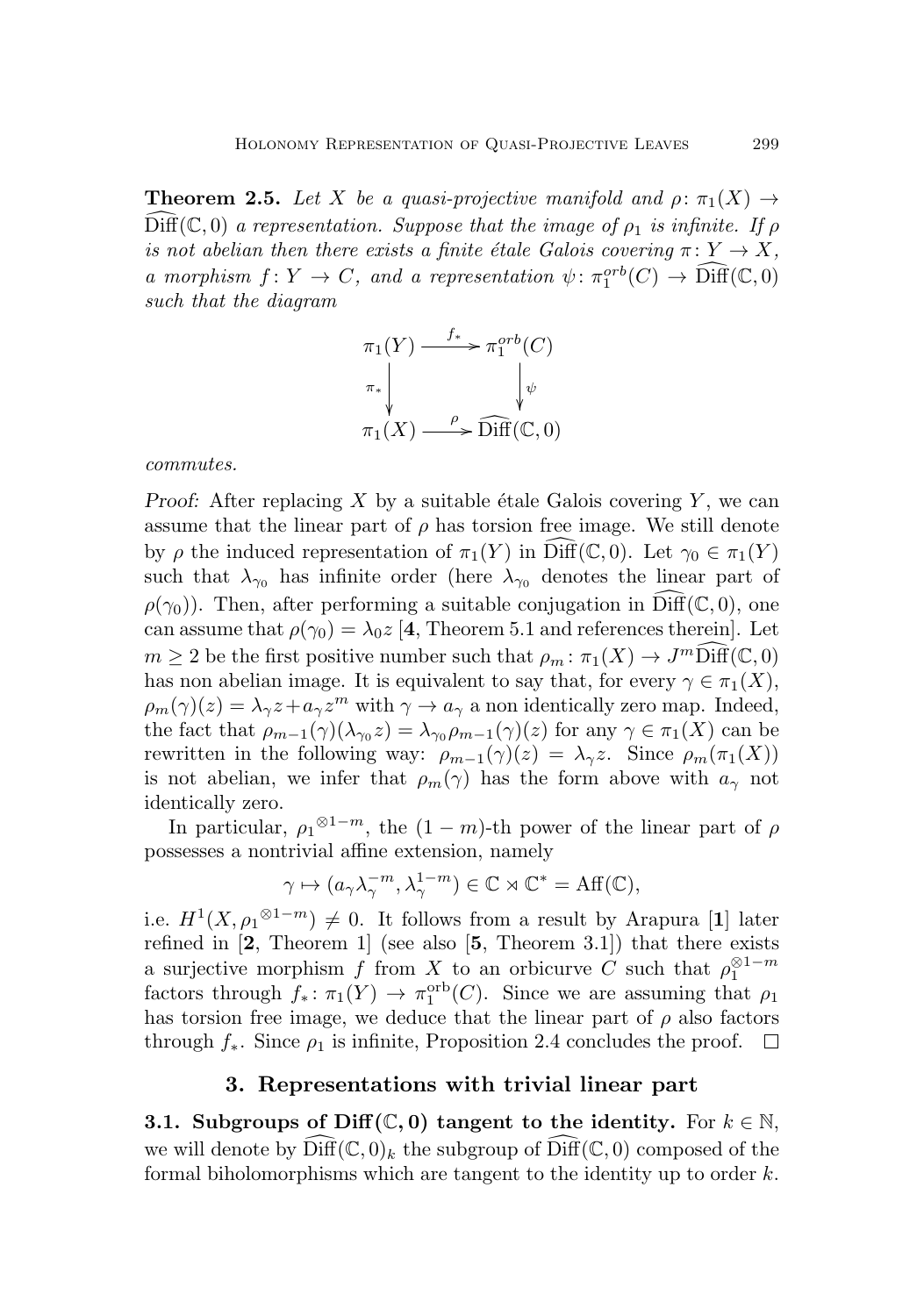Therefore  $\widehat{\text{Diff}}(\mathbb{C},0)_0 = \widehat{\text{Diff}}(\mathbb{C},0)$  and  $\widehat{\text{Diff}}(\mathbb{C},0)_1$  is the subgroup of elements with trivial linear part.

We recall the characterization of maximal abelian groups of  $\text{Diff}(\mathbb C, 0)_1$ [[8](#page-9-6), §1.4].

<span id="page-5-1"></span>**Theorem 3.1.** Let  $G \subset \text{Diff}(\mathbb{C},0)_1$  be a subgroup. If G is abelian, then there exists  $\varphi \in \mathrm{Diff}(\mathbb{C},0)$  such that  $\varphi_*G$  is a subgroup of one of  $\mathbb{E}_{k,\lambda} = \{f(z) = \exp(tv_{k,\lambda}); t \in \mathbb{C}\}, \text{ for some } k \in \mathbb{N}^* \text{ and } \lambda \in \mathbb{C} \text{ and }$ 

$$
v_{k,\lambda} = \frac{z^{k+1}}{1 + \lambda z^k} \frac{\partial}{\partial z}.
$$

<span id="page-5-0"></span>**Lemma 3.2.** If  $f \in \text{Diff}(\mathbb{C}, 0)_1$  is different from identity, then there exits a unique one-dimensional vector space V of formal meromorphic 1-forms preserved by f. Moreover,  $f^*\omega = \omega$  for every  $\omega \in V$ .

Proof: Let  $f \in \text{Diff}(\mathbb{C},0)_1$  be an element different from the identity. According to [[8](#page-9-6), Proposition 1.3.1] there exist  $\varphi \in \text{Diff}(\mathbb{C},0), k \in \mathbb{N}$ , and  $\lambda \in \mathbb{C}$  such that  $f = \varphi^{-1} \circ \exp(v_{k,\lambda}) \circ \varphi$  It turns out that the formal meromorphic 1-form

$$
\omega=\varphi^*\left(\frac{dz}{z^{k+1}}+\lambda\frac{dz}{z}\right)
$$

is preserved by  $f$ . Let now  $\omega'$  be another meromorphic 1-form such that  $f^*\omega' = \mu\omega'$  for some  $\mu \in \mathbb{C}^*$ . Since  $\omega' = h\omega$  for some  $h \in \mathbb{C}((z)),$ it follows that  $f^*h = \mu h$ . Comparing Laurent series we deduce that  $h \in \mathbb{C}^*$  and  $\mu = 1$ . Therefore  $V = \mathbb{C}\omega$  is the unique one dimensional vector space of formal meromorphic 1-forms preserved by f.  $\Box$ 

<span id="page-5-3"></span>**Lemma 3.3.** If  $G \subset \text{Diff}(\mathbb{C},0)_1$  is a subgroup which preserves a one-dimensional vector space V of formal meromorphic 1-forms, then  $G$  is an abelian subgroup.

Proof: If G is not abelian, then there exist elements  $f, g \in G$  of different orders of tangency to the identity, say  $k_f$  and  $k_g$ . Therefore the 1-forms associated with them have (see the proof of Lemma [3.2\)](#page-5-0) poles of order  $k_f + 1$  and  $k_g + 1$  and cannot belong to the same one dimensional vector space.  $\Box$ 

<span id="page-5-2"></span>**Lemma 3.4.** Let  $G \subset \widehat{\text{Diff}}(\mathbb{C},0)$  be a subgroup which contains a nontrivial (i.e. different from the identity) abelian normal subgroup H. Then there exists a non trivial (formal) meromorphic 1-form  $\omega = \sum_{i=-k}^{\infty} a_i z^i dz$ , unique up to multiplication in  $\mathbb{C}^*$ , such that every element  $\overline{g} \in G$  satisfies  $g^*\omega = \omega$ . In particular, G itself is abelian and contained in a subgroup of  $\text{Diff}(\mathbb{C}, 0)_1$  isomorphic to  $(\mathbb{C}, +)$ .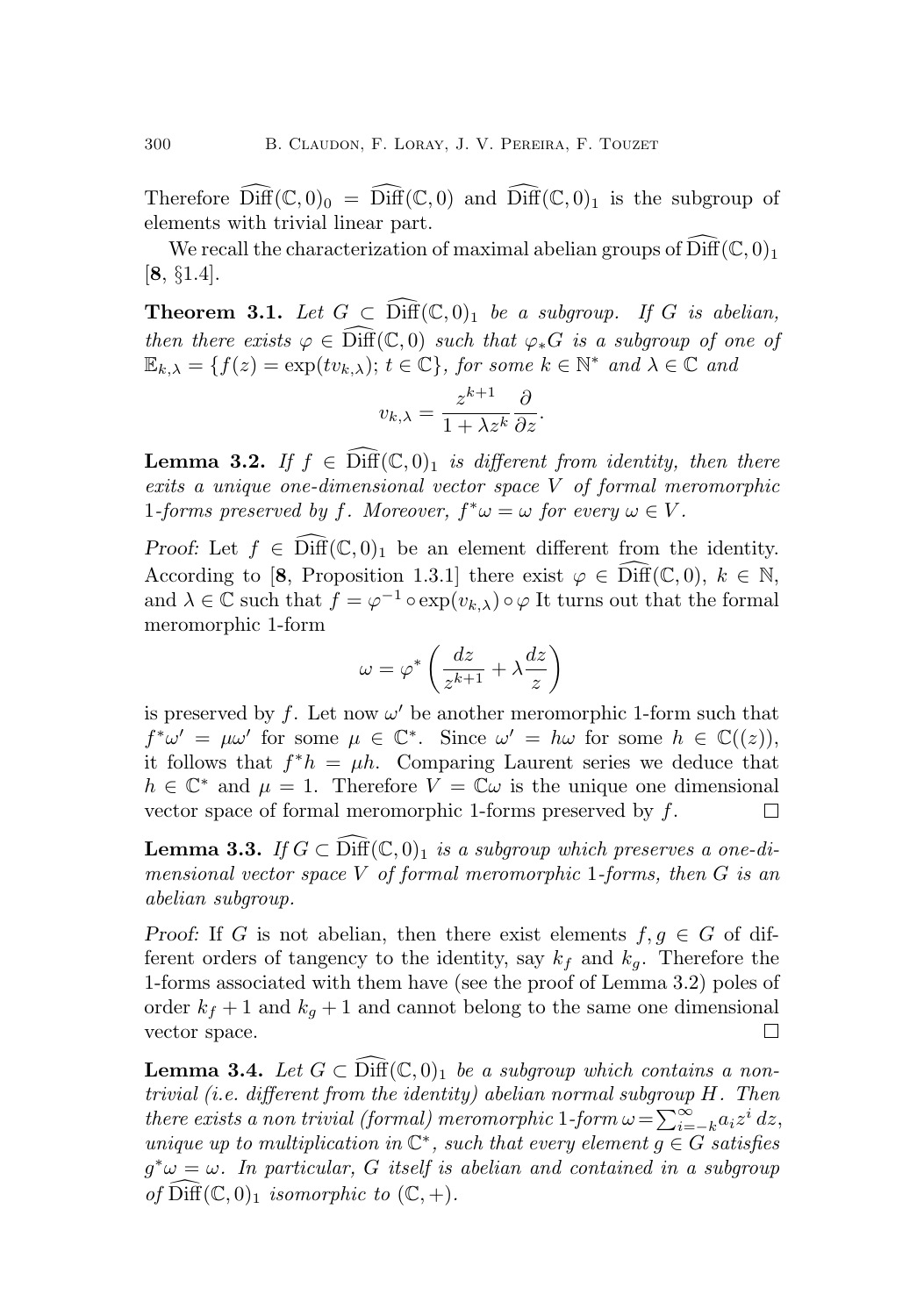Proof: Let  $f \in \text{Diff}(\mathbb{C},0)_1$  be an element different from the identity. Let  $V = \mathbb{C} \cdot \omega$  be the unique one dimensional vector space of meromorphic 1-forms preserved by  $f$ . The centralizer of  $f$  coincides with the subgroup of  $\widehat{\text{Diff}}(\mathbb C, 0)_1$  with elements satisfying identity  $h^*\omega = \omega$ , see [[8](#page-9-6), Proposition 1.3.2].

Let now  $h \in H$  be a nontrivial element of the abelian normal subgroup H of G. Let  $q \in G$  be an arbitrary element. Since H is normal, we have that  $g \circ h = h' \circ g$  for some  $h' \in H$  distinct from the identity. Let  $\omega$  be a non-zero meromorphic 1-form fixed by every element of H. Therefore

$$
(g \circ h)^* \omega = (h' \circ g)^* \omega \implies h^*(g^* \omega) = g^* \omega.
$$

It follows that  $g^*\omega$  is a constant multiple of  $\omega$  (as a matter of fact, since g is tangent to id,  $g^*\omega = \omega$ ). Thus g is in the centralizer of H as claimed.

Being abelian, G is isomorphic by Theorem [3.1](#page-5-1) to a subgroup of  $\mathbb{E}_{k,\lambda} \simeq$ C. This concludes the proof. П

3.2. Representations at a neighborhood of a connected divisor. Let  $D = \sum_{i=1}^{k} D_i \subset M$  be a compact connected simple normal crossing hypersurface with irreducible components  $D_i$  on a smooth complex manifold M of dimension m. Let  $\rho: \pi_1(X,q) \to \text{Diff}(\mathbb{C},0)_1$  be a representation where  $X = M - D$ . By the classical suspension process, one can construct a  $m + 1$  dimensional formal neighborhood X of X carrying a smooth codimension 1 (formal) foliation  $\mathcal F$  having X as a leaf and having  $\rho$  as holonomy representation along X. If U is an open subset of X, U will denote the restriction of X over U.

<span id="page-6-0"></span>**Lemma 3.5.** With the notations above, assume that  $\rho(\gamma_i) \neq id$  for every  $\gamma_i$  corresponding to small loops around irreducible components of D. Then, there exists a neighborhood U of D such that the restriction of the representation  $\rho$  to  $U - D$  has abelian image.

Proof: For each i, let  $U_i$  be a small tubular neighborhood of  $D_i$  and set  $U_i^{\circ} = U_i - \cup_j D_j$ ,  $U = \cup_i U_i$ . Note that  $U_i^{\circ}$  has the homotopy type of a  $S^1$ -bundle over  $D_i^\circ := D_i - \cup_{i \neq j} D_j$  and therefore the subgroup generated by  $\gamma_i$  in  $\pi_1(U_i^{\circ})$  is normal.

By Lemma [3.4,](#page-5-2)  $\rho(\pi_1(U_i^{\circ}))$  preserves pointwise a unique one dimensional vector space  $V_i$  of meromorphic 1-forms in  $(\mathbb{C}, 0)$ . Equivalently, the foliation  $\mathcal F$  restricted to  $\widetilde{U_i}^{\circ}$  is defined by a *closed* meromorphic formal one form  $\omega_i$  with pole on  $U_i^{\circ}$ , unique up to multiplication in  $\mathbb{C}^*$ . Set  $W_i = \mathbb{C} \omega_i$ . To analyze what happens at a non-empty intersection  $D_i \cap D_j$ ,  $i \neq j$ , we can assume that both  $\gamma_i$  and  $\gamma_j$  have base points near  $D_i \cap D_j$ . Thus  $\gamma_i$  commutes with  $\gamma_j$ . From Lemma [3.2](#page-5-0) and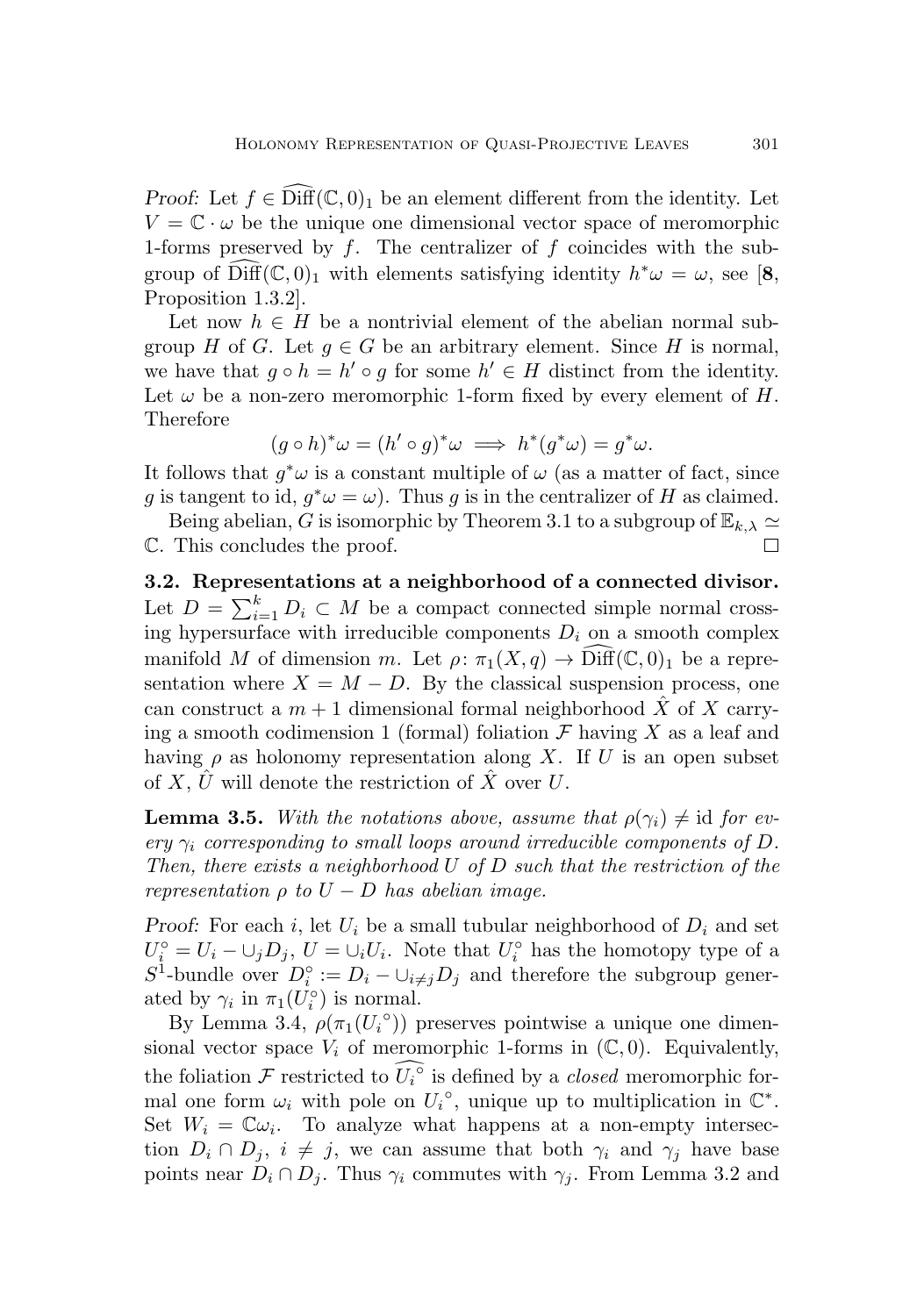the assumptions on  $\rho(\gamma_i)$ , one deduces that  $W_i = W_j$  on  $U_i^{\circ} \cap U_j^{\circ}$ . This implies that the restriction of F to  $\overline{U}-\overline{D}$  can be defined by a rank one local system of closed meromorphic one forms. In other words, the holonomy group of  $\mathcal{F}_{|\widehat{U-D}}$  evaluated with respect to some transversal  $(T, q) \simeq (\mathbb{C}, 0)$   $(q \in U - D)$  preserves a one dimensional vector space of formal meromorphic one forms. Lemma [3.3](#page-5-3) gives the sought conclusion.  $\Box$ 

<span id="page-7-0"></span>Corollary 3.6. Notations and assumptions as in Lemma [3.5.](#page-6-0) Assume moreover that M is a complex surface. If  $D_1, \ldots, D_k$  are the irreducible components of D, then the intersection matrix  $(D_i \cdot D_j)$  is not negative definite.

Proof: Aiming at a contradiction, assume that the intersection matrix is negative definite. Let  $U$  be a neighborhood of  $D$  as in Lemma [3.5.](#page-6-0) Assume also that  $U$  has the same homotopy type as  $D$ . On the one hand, the class of any of the loops  $\gamma_i$  in  $H_1(U - D, \mathbb{Z})$  is torsion, see [[10](#page-10-3), p. 11] or [[9](#page-10-0), Proposition 3.5]. On the other hand, since the representation is abelian by Lemma [3.5](#page-6-0) and with values in the torsion free group  $\text{Diff}(\mathbb{C}, 0)_1$ , the assumption  $\rho(\gamma_i) \neq \text{id}$  implies that the class of  $\gamma_i$  in  $H_1(U - D, \mathbb{Z})$ , the abelianization of  $\pi_1(U - D)$ , is of infinite order. This gives the sought contradiction and establishes the corollary.  $\Box$ 

<span id="page-7-1"></span>Corollary 3.7. Notations and assumptions as in Lemma [3.5.](#page-6-0) Assume moreover that M is a quasiprojective manifold of dimension  $m > 2$  and  $\overline{M} \subset \mathbb{P}^N$  a smooth compactification. Let  $H \subset M$  be a hyperplane section. If  $D_1, \ldots, D_k$  are the irreducible components of D, then the intersection matrix  $(D_i \cdot D_j \cdot H^{m-2})$  is not negative definite.

Proof: The case  $m = 2$  has been already settled in Corollary [3.6.](#page-7-0) If  $\dim X \geq 3$  then, by [[7](#page-9-7)], the general hyperplane section of  $X = M-D$  has the fundamental group isomorphic to the original one. This establishes the proof, thanks to Corollary [3.6.](#page-7-0) П

**3.3. Factorization.** The proof of the factorization result for representations with trivial linear part is adapted from the proofs of [[9](#page-10-0), Theorem 3.1 and Theorem A].

<span id="page-7-2"></span>**Theorem 3.8.** Let X be a quasi-projective manifold of dimension  $m \geq 2$ and  $\rho: \pi_1(X) \to \text{Diff}(\mathbb{C}, 0)$  a representation. Suppose that  $\rho$  is not virtually abelian and has finite linear part, then the conclusion of Theorem [2.5](#page-4-0) holds true.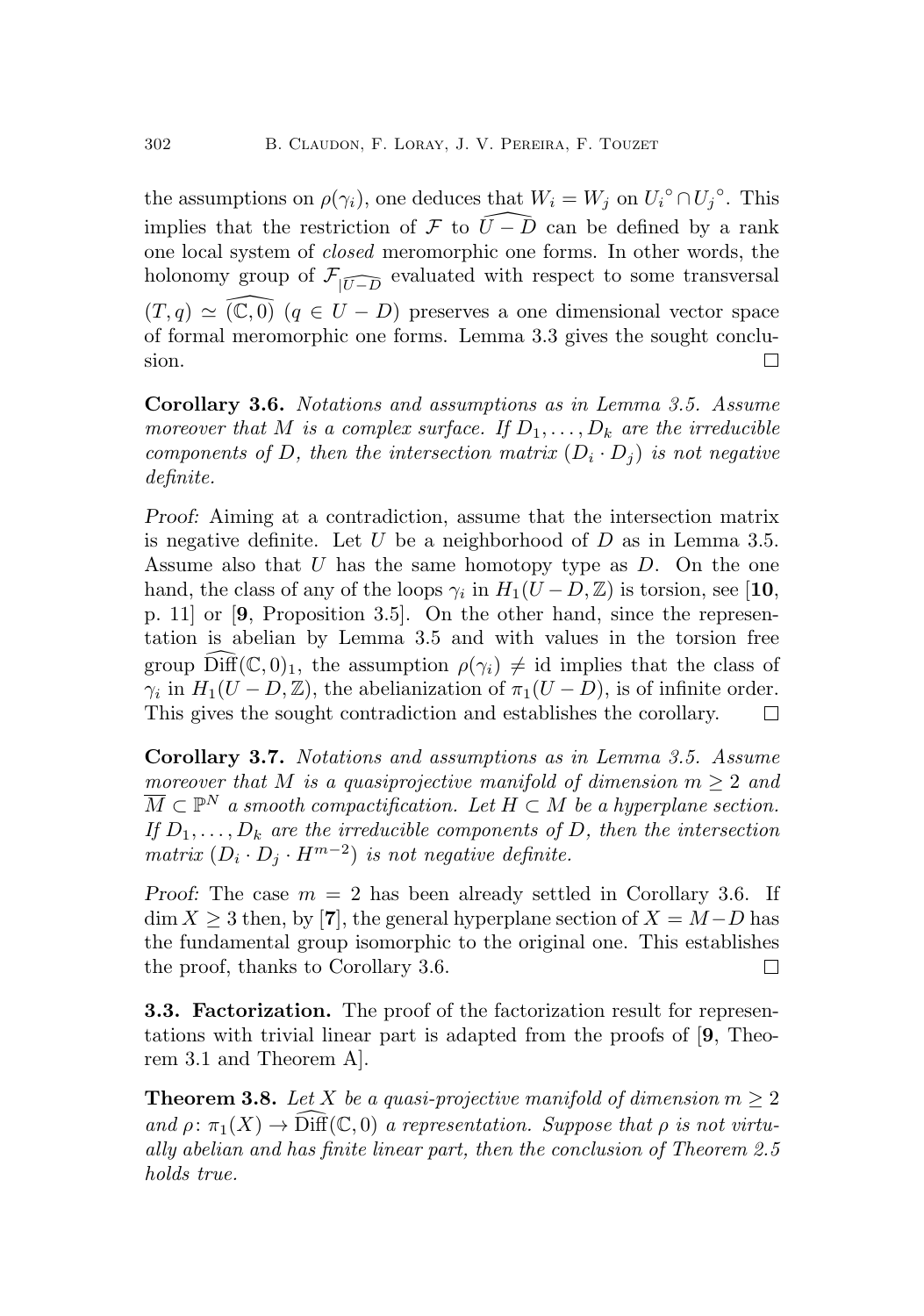Proof: Up to passing to an étale finite cover, one can firstly assume that  $\rho$  has trivial linear part. Let  $\overline{X}$  be a projective manifold compactifying X such that  $\overline{X} - X$  is a simple normal crossing divisor. If the representation  $\rho$  can be extended to a representation of  $\pi_1(\overline{X})$  to  $\text{Diff}(\mathbb{C}, 0)$ , then the result follows from [[4](#page-9-0), Theorem D]. If instead the representation does not extend to  $\pi_1(\overline{X})$ , then let E be the minimal divisor contained in  $\overline{X} - X$  for which the representation extends to  $\pi_1(\overline{X} - E)$ . In particular,  $\rho(\gamma) \neq id$  for any small loop winding around a component of E.

Let  $D = \sum D_i$  be a connected component of E. According to Lem-ma [3.5](#page-6-0) the restriction of the representation to a neighborhood  $U$  of  $D$  is abelian. Moreover, by Corollary [3.7,](#page-7-1) the intersection matrix  $(D_i, D_j) :=$  $(D_i \cdot D_j \cdot H^{m-2})$  is not negative definite.

Notice that a finitely generated subgroup G of  $\widehat{\text{Diff}}(\mathbb{C}, 0)$  is residually finite. Indeed, G is obtained as the inverse limit of  $G<sup>m</sup>$ , its truncation up to order m, which is clearly linear. If moreover,  $G \subset \text{Diff}(\mathbb{C}, 0)_1$ , non abelianity of  $G$  is equivalent to non solvability  $[4,$  $[4,$  $[4,$  Remark 5.9]. In particular, the subgroups appearing in the derived sequence  $(G^{(n)})_{n\geq 0}$ of G are not trivial for any  $n \geq 0$ . Coming back to our setting, take  $G = \rho(\pi_1(\overline{X} - E))$  and  $S \subset G$  the subgroup defined as  $S = \rho(\pi_1(U - E)),$ where  $U$  is a neighborhood of  $E$  such that  $S$  is abelian (whose existence is guaranteed by Lemma [3.5\)](#page-6-0). Let  $a \in G^{(2)}$  be a non trivial element in the second derived group of  $G$ . We can produce a surjective morphism  $q: G \to F$  to a finite group F such that  $q(a) \neq 1$ . Note that  $q(S)$  has index at least three in  $q(G)$ : if the index is two, the group F has to be metabelian  $(F^{(2)} = 1)$ , but  $1 \neq q(a) \in F^{(2)}$ . After taking a resolution of singularities of the ramified covering of  $\overline{X}$  (étale over X) determined by  $q \circ \rho: \pi_1(\overline{X} - E) \to F$ , we end up with a situation similar to the initial one with the advantage that now, the boundary divisor has at least three distinct connected components. We keep the original notation.

Hodge index theorem implies that the intersection matrix of each of the components of  $E$  is semi-negative definite, and in particular, each one of them is the support of an effective divisor with self-intersection zero. Hodge index theorem also implies that all these divisors with zero self-intersection have proportional Chern classes. We are in position to apply  $[12,$  $[12,$  $[12,$  Theorem 2.1] (see also  $[11,$  $[11,$  $[11,$  Theorem 2]) in order to produce a fibration  $f: \overline{X} \to C$  over a curve C with connected fibers which contracts the boundary divisor to points.

Let  $F$  be a fiber of  $f$  contained in a sufficiently small neighborhood of one of the connected components of the boundary. It follows from Lem-ma [3.5](#page-6-0) that  $\rho(\pi_1(F))$  is abelian. Since we are assuming that  $\rho$  is not abelian, Lemma [3.4](#page-5-2) implies that  $\rho(\pi_1(F))=id$ . This proves the result.  $\Box$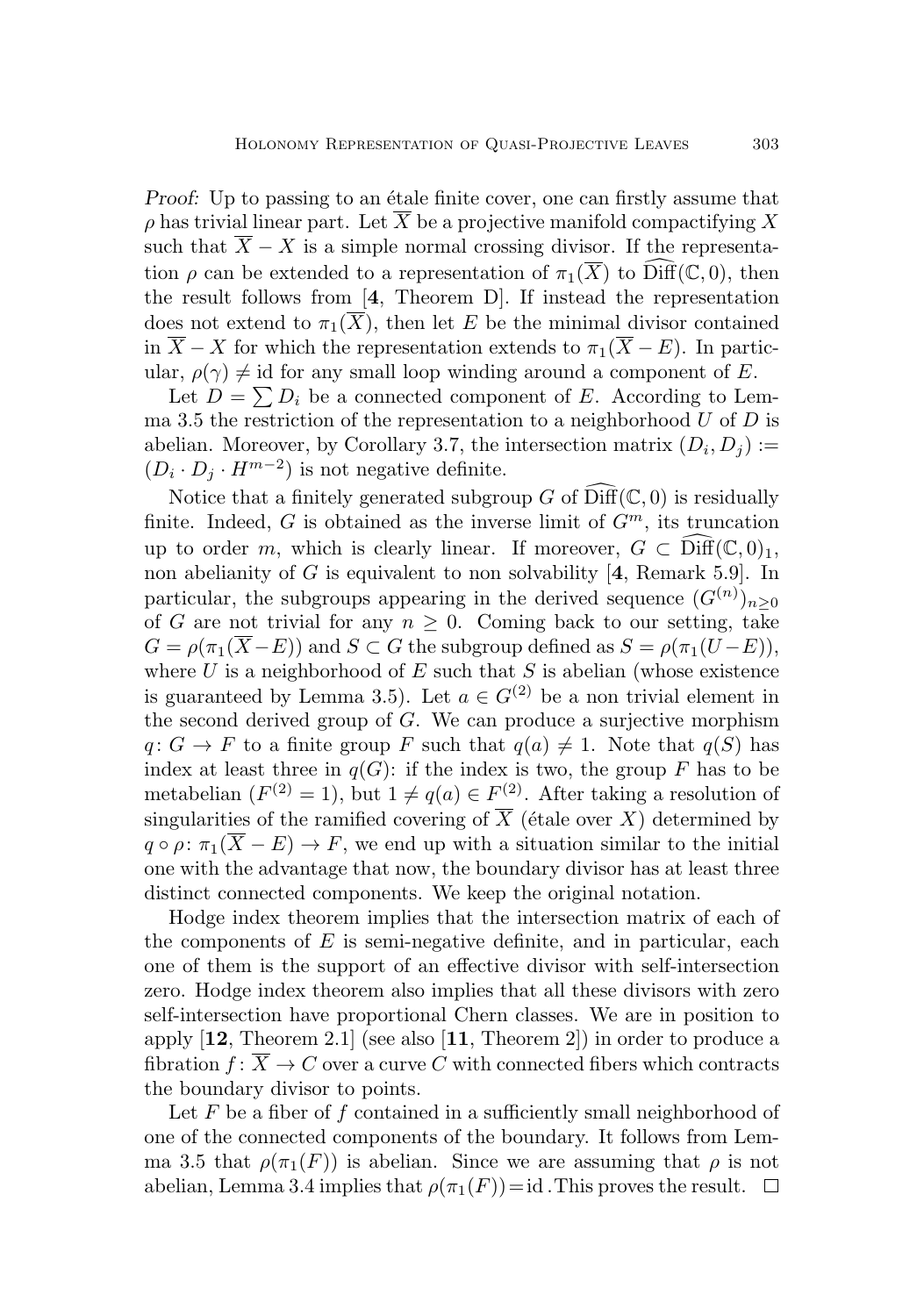## 4. Proof of Theorem [A](#page-0-0)

Assume that the image of  $\rho: \pi_1(X) \to \widehat{\text{Diff}}(\mathbb{C},0)$  is not virtually abelian and that, after a Galois étale covering  $\pi: Y \to X$ , we have the factorization of  $\rho$  through a morphism  $f: Y \to C$  to an orbicurve C, as in the conclusion of Theorems [2.5](#page-4-0) and [3.8.](#page-7-2)

If F denotes a general fiber of  $f, \pi^*\rho$  is trivial in restriction to F and also to  $\alpha(F)$  for any deck transformation  $\alpha \in \text{Gal}(\pi)$ . On the other hand,  $\pi^*\rho$  has infinite image. This implies that the group of deck transformations of  $\pi$  preserves the fibration, otherwise there would exist  $\alpha \in \text{Gal}(\pi)$ such that f maps  $F_{\alpha} := \alpha(F)$  onto a dense open Zariski subset of C. This implies that the index of  $f_*(\pi_1(F_\alpha))$  is at most finite in  $\pi_1(C)$ : a contradiction. We can descend the fibration to a fibration  $g: X \to C'$ , where the orbicurve  $C'$  is a finite quotient of  $C$  under the natural action of the group of deck transformations of  $\pi$ .

By construction, the restriction of  $\rho$  to the fundamental group of fibers of g have finite image A in Diff( $\mathbb C, 0$ ). In particular, it is conjugated to a finite group of rotations. Moreover, it follows from the homotopy sequence of fibrations that A is a finite normal subgroup of  $\Gamma = \rho(\pi_1(X)).$ Since linear part is preserved by conjugation it implies that  $A$  is in the center of Γ. Therefore the composition of  $\rho$  with the natural quotient morphism  $\Gamma \to \Gamma/Z(\Gamma)$  factors through g.  $\Box$ 

#### References

- <span id="page-9-3"></span>[1] D. Arapura, Geometry of cohomology support loci for local systems. I, J. Algebraic Geom. 6(3) (1997), 563–597.
- <span id="page-9-4"></span>[2] E. Artal Bartolo, J. I. Cogolludo-Agust´ın, and D. Matei, Characteristic varieties of quasi-projective manifolds and orbifolds, *Geom. Topol.*  $17(1)$  (2013), 273–309. DOI: [10.2140/gt.2013.17.273](http://dx.doi.org/10.2140/gt.2013.17.273).
- <span id="page-9-1"></span>[3] D. Cerveau, A. Lins-Neto, F. Loray, J. V. Pereira, and F. Touzet, Complex codimension one singular foliations and Godbillon–Vey sequences, Mosc. *Math. J.*  $7(1)$   $(2007)$ ,  $21-54$ , 166.
- <span id="page-9-0"></span>[4] B. CLAUDON, F. LORAY, J. V. PEREIRA, AND F. TOUZET, Compact leaves of codimension one holomorphic foliations on projective manifolds,  $Ann. Sci. Éc.$ Norm. Sup. (to appear). [arXiv:1512.06623](https://arxiv.org/abs/1512.06623).
- <span id="page-9-5"></span>[5] G. Cousin and J. V. Pereira, Transversely affine foliations on projective manifolds, *Math. Res. Lett.*  $21(5)$  (2014), 985-1014. DOI: [10.4310/MRL.2014.v21.](https://doi.org/10.4310/MRL.2014.v21.n5.a5) [n5.a5](https://doi.org/10.4310/MRL.2014.v21.n5.a5).
- <span id="page-9-2"></span>[6] P. DELIGNE, Théorie de Hodge, II, Inst. Hautes Études Sci. Publ. Math.  $40(1)$ (1971), 5–57. DOI: [10.1007/BF02684692](http://dx.doi.org/10.1007/BF02684692).
- <span id="page-9-7"></span>[7] H. A. HAMM AND LÊ D. T., Lefschetz theorems on quasiprojective varieties, Bull. Soc. Math. France 113(2) (1985), 123–142.
- <span id="page-9-6"></span>[8] F. LORAY, Pseudo-groupe d'une singularité de feuilletage holomorphe en dimension deux, Preprint (2006). [<hal-00016434>](https://hal.archives-ouvertes.fr/hal-00016434).